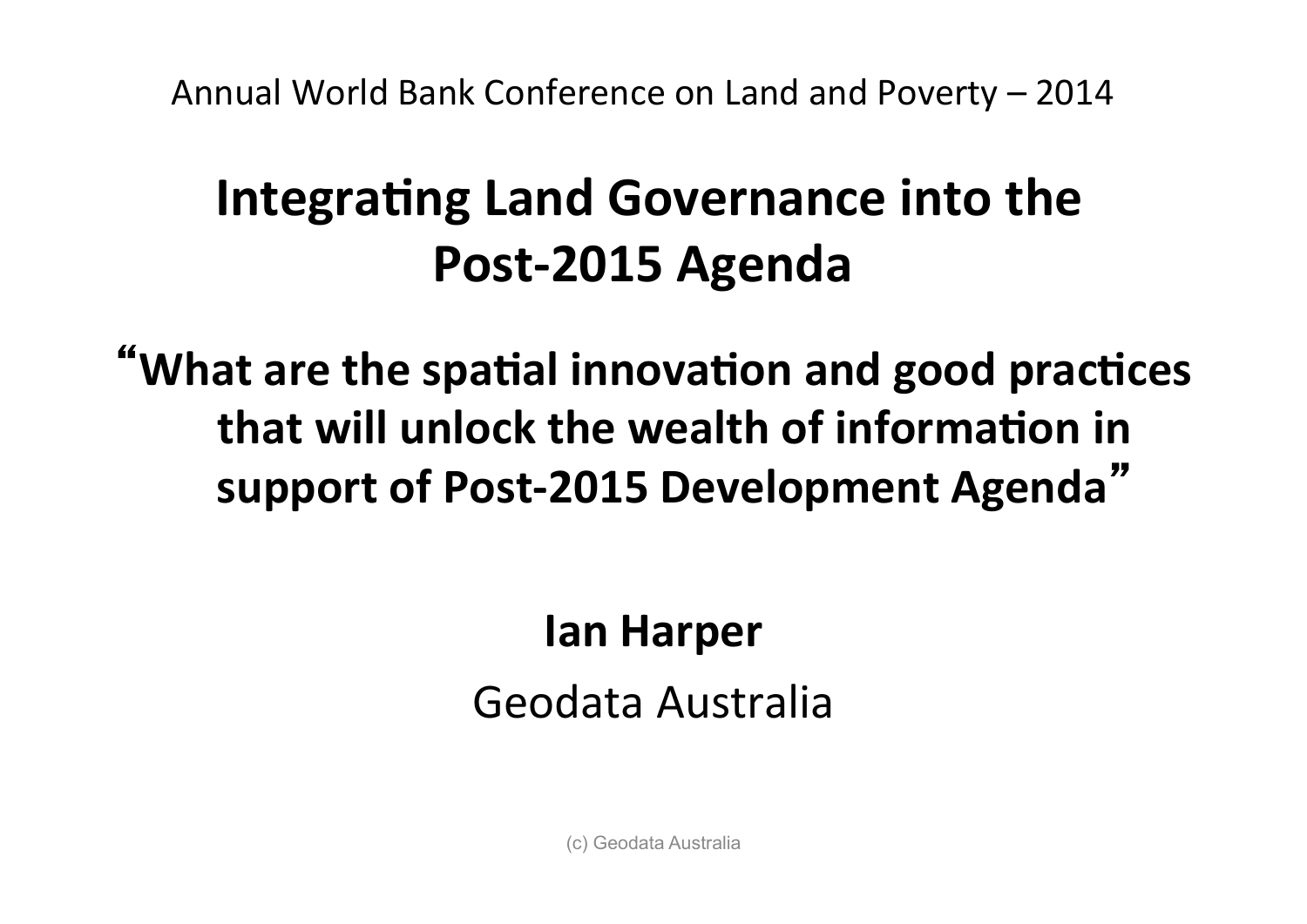#### 'Unlocking the Wealth of Information'

Maps are the conduit to the identity of the country and its past.

Digital maps can then link any information to where it is relevant.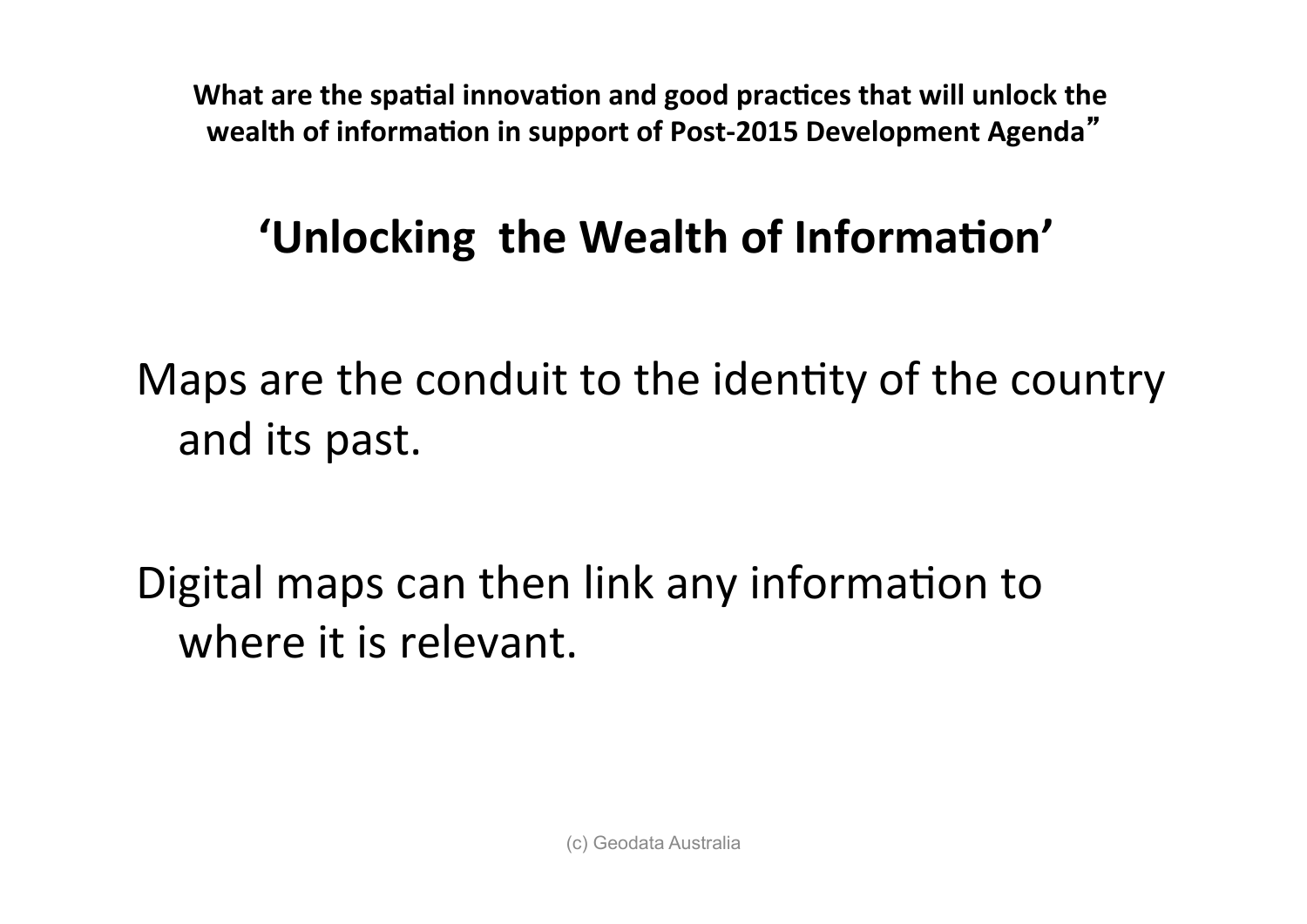## 'Unlocking the Wealth of Information'

Cadastral Maps are the key to Land Governance:

- $-$  Digitising provides a cost effective digital solution
- $-$  Aerial imagery can assist in orientation and improving the spatial quality

Older aerial photography and maps can be oriented to the database and terrestrial photography can also be linked to a location.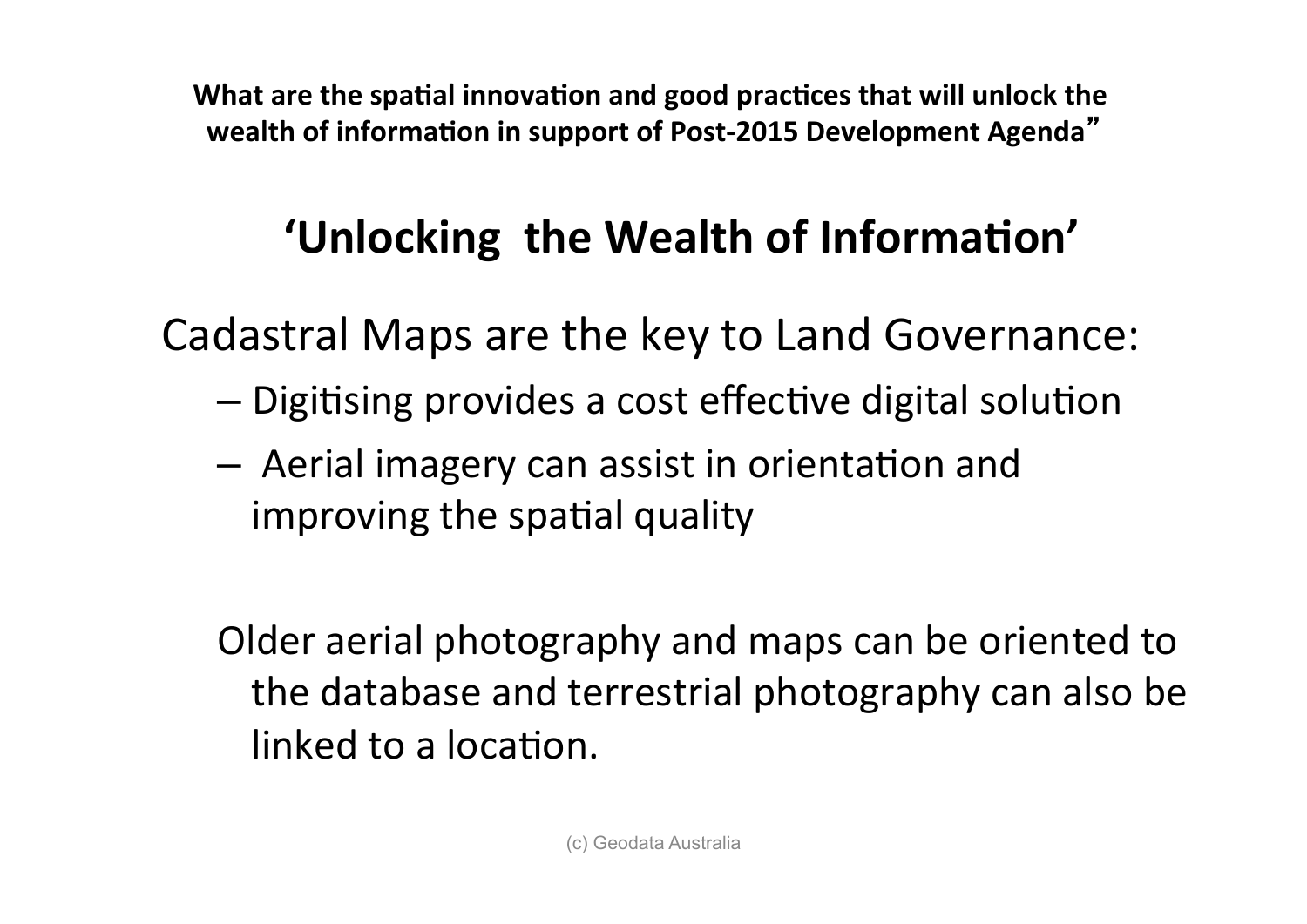## 'Unlocking the Wealth of Information'

Where Survey Records are The Authoritive Spatial Document

- Usually mapping representations are available to digitise to create a Fit for Purpose database
- To validate any boundary on the ground requires a survey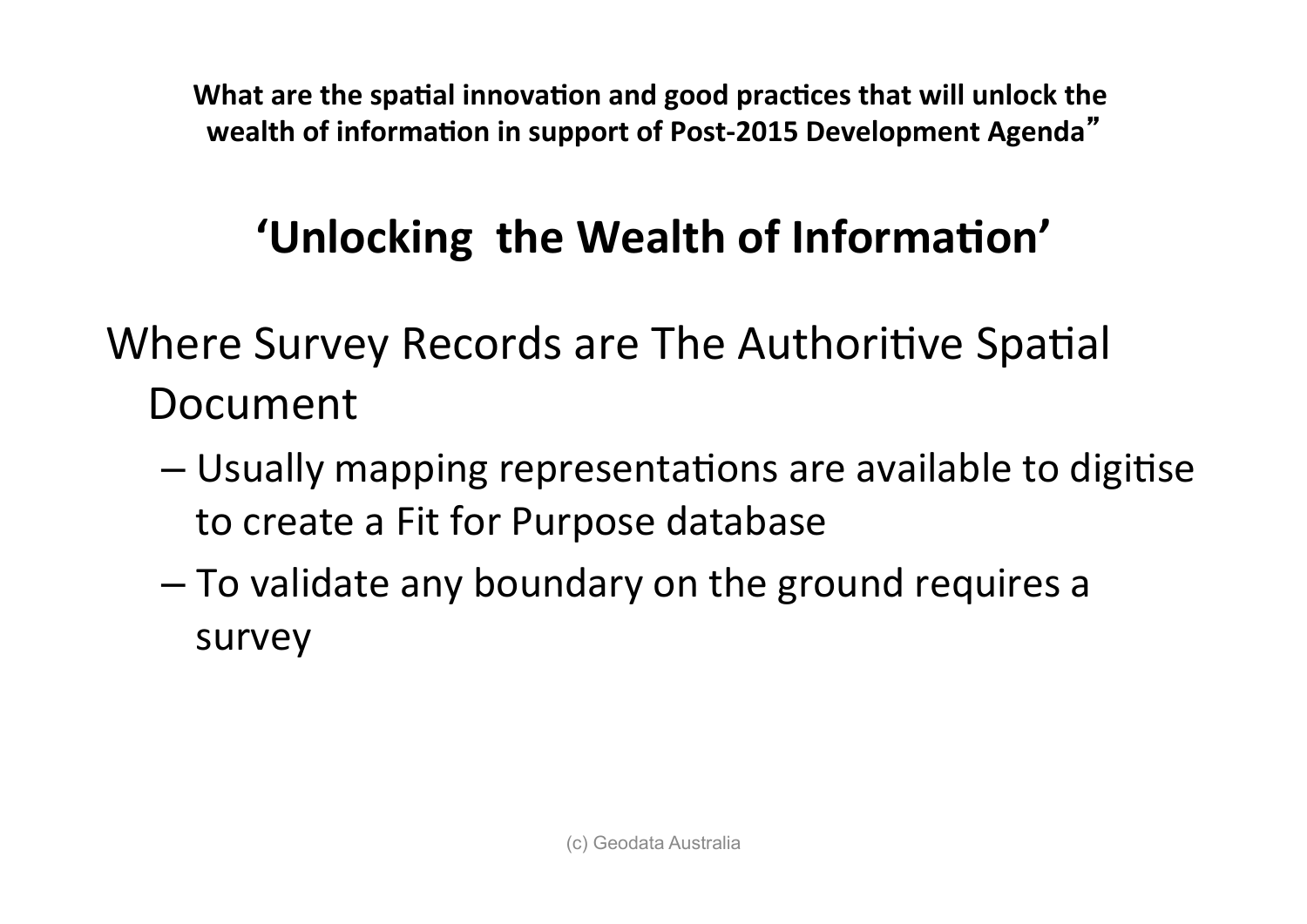#### **DATA COLLECTION**

Using Crowd Sourcing and social media? If there is nothing else but it is Random Data.

Similar technology could be used by people who are given some direction/guidance/training. This will provide a degree of governance or validation.